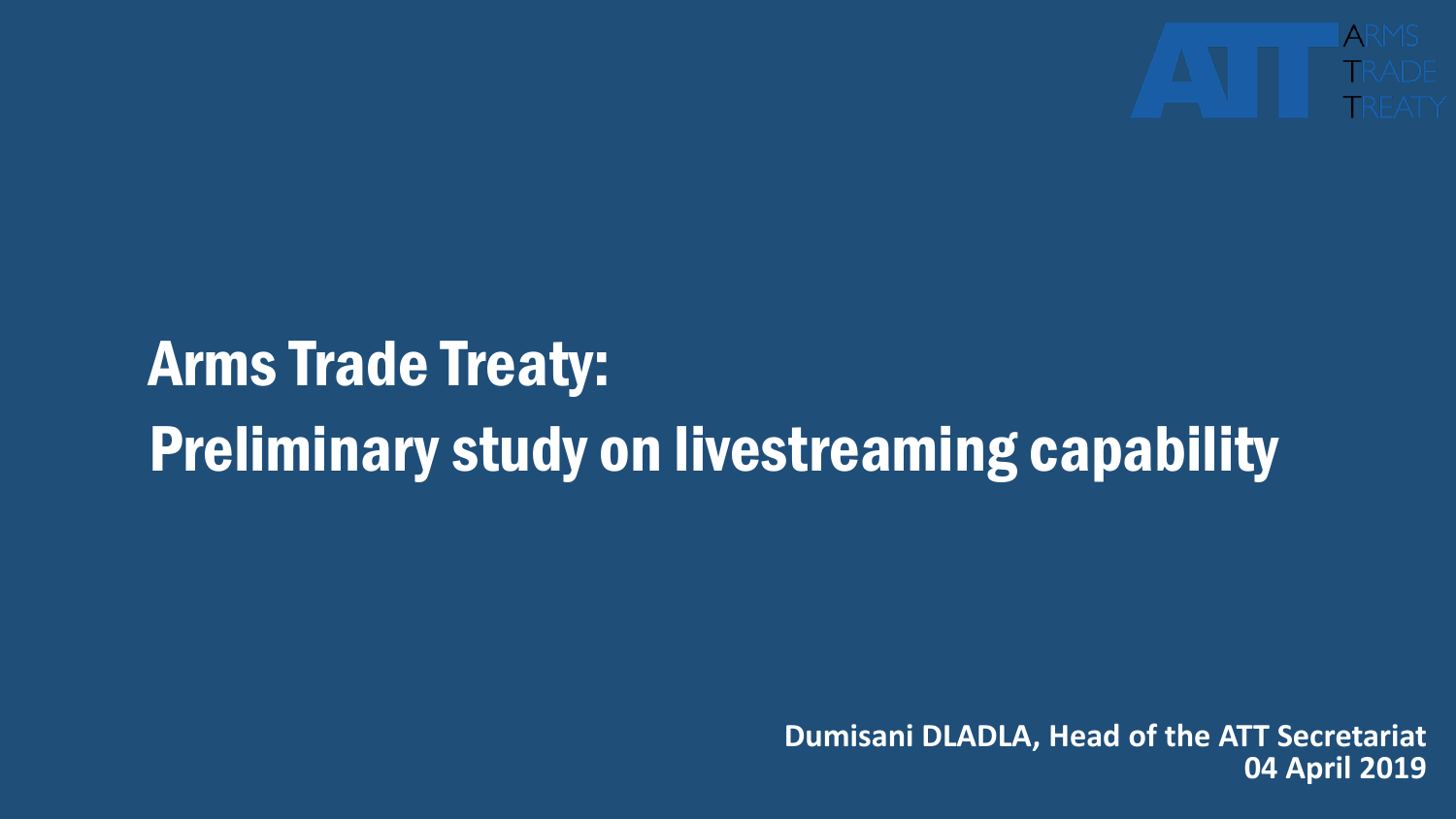## Background



- January 2019 WGTR meeting
- Conduct a preliminary study to determine the feasibility of livestreaming capability to enhance participation
- Preliminary questions to be answered:
	- $\sqrt{\text{Purpose}}$
	- $\checkmark$  Definition of requirement (scope)
	- $\checkmark$  Platform to be used
	- $\checkmark$  Cost implications (investment)
	- $\checkmark$  Value (return on investment)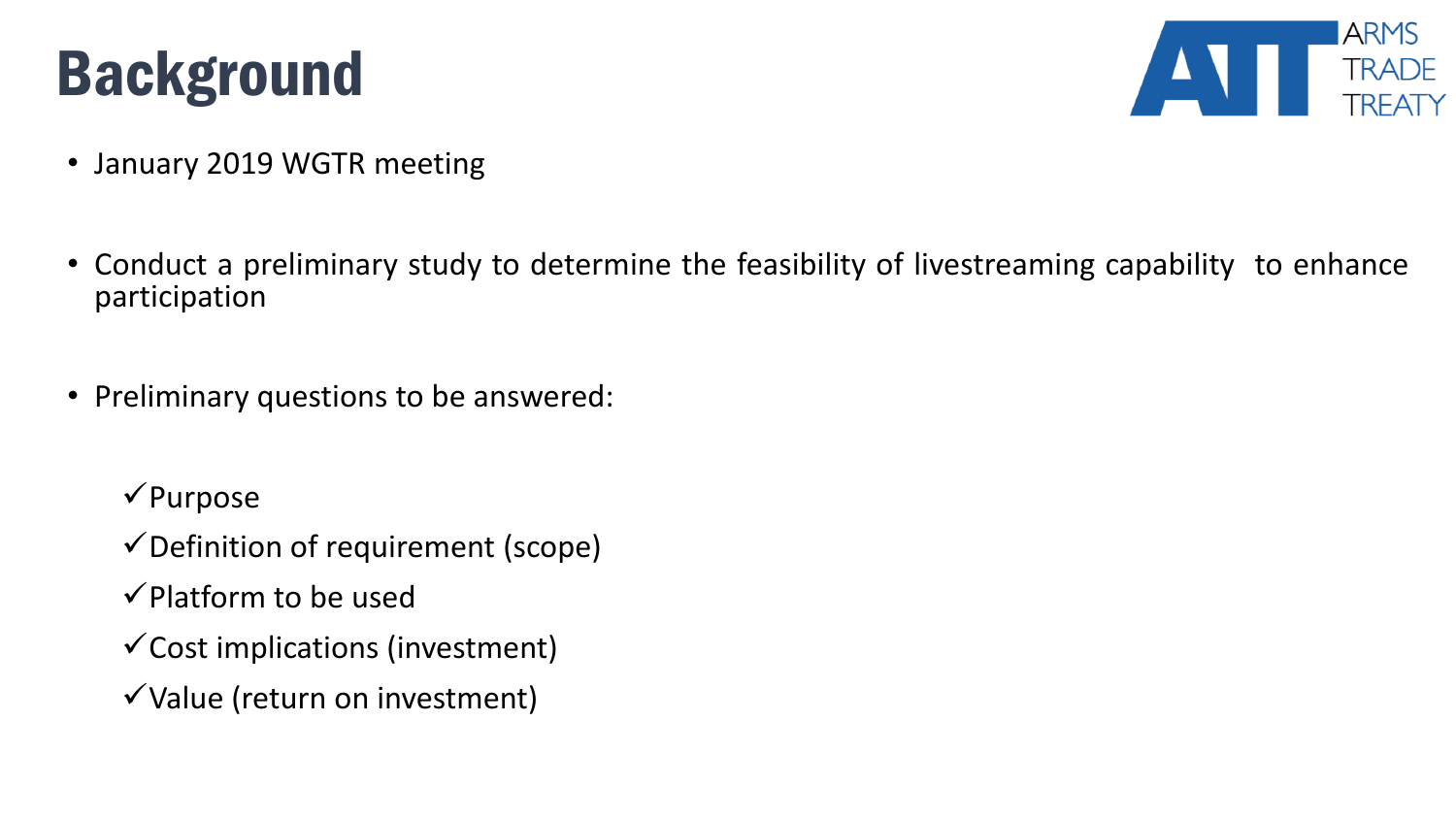## Definition of Requirement



| <b>Issue</b>         | <b>Breakdown</b>                                          | <b>Assumptions</b>                                                       |
|----------------------|-----------------------------------------------------------|--------------------------------------------------------------------------|
| Audience (targeting) | Who - where -when                                         | 250 live connections at a time                                           |
| Content              | What is being streamed                                    | <b>All CSP sessions</b>                                                  |
| <b>Platform</b>      | ATT; You tube; WMO                                        | <b>ATT</b>                                                               |
| Streaming            | Is the streaming live or recorded                         | Live (real time)                                                         |
| Languages            | How many languages to use (audio<br>tracks for selection) | All 5 Treaty languages (Arabic,<br>English, French, Russian and Spanish) |
| Duration             | What event to stream                                      | Duration = 6 hrs per day $x$ 5                                           |
| Storage              | How long                                                  | forever                                                                  |
| Security parameters  | Low- medium $-$ high                                      | Medium                                                                   |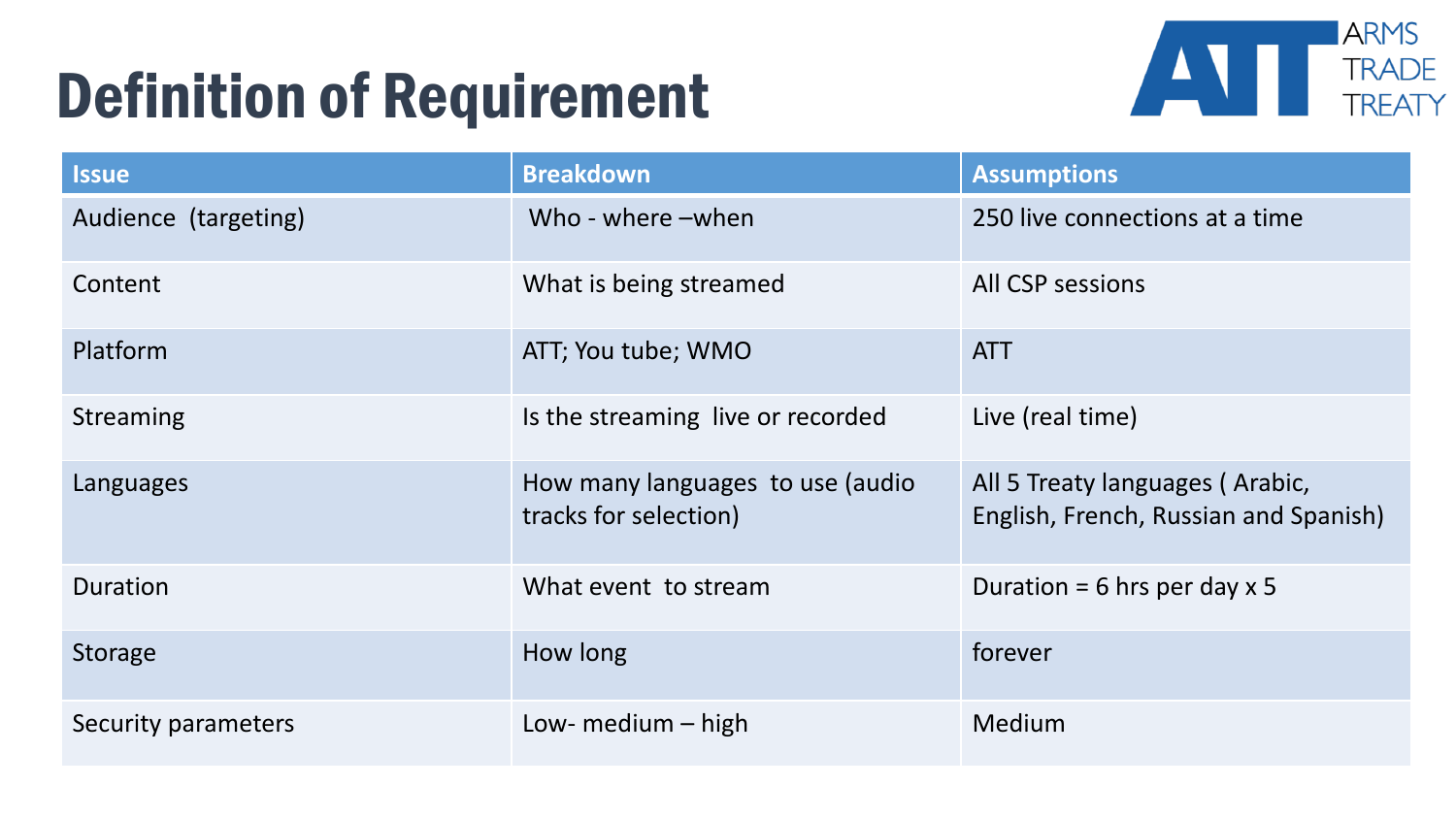#### Essential Infrastructure



| <b>Item</b>                                  | Cost estimate     |
|----------------------------------------------|-------------------|
| 2 x servers with high throughput and storage | CHF 22,000.00     |
| Dedicated internet line (installation)       | <b>CHF 900.00</b> |
| Security firewall                            |                   |
| Cameras designed for live streaming          |                   |
| 2x production computers (laptops)            | CHF 8,000.00      |
| Installation of infrastructure<br>(man days) | CHF 5,280.00      |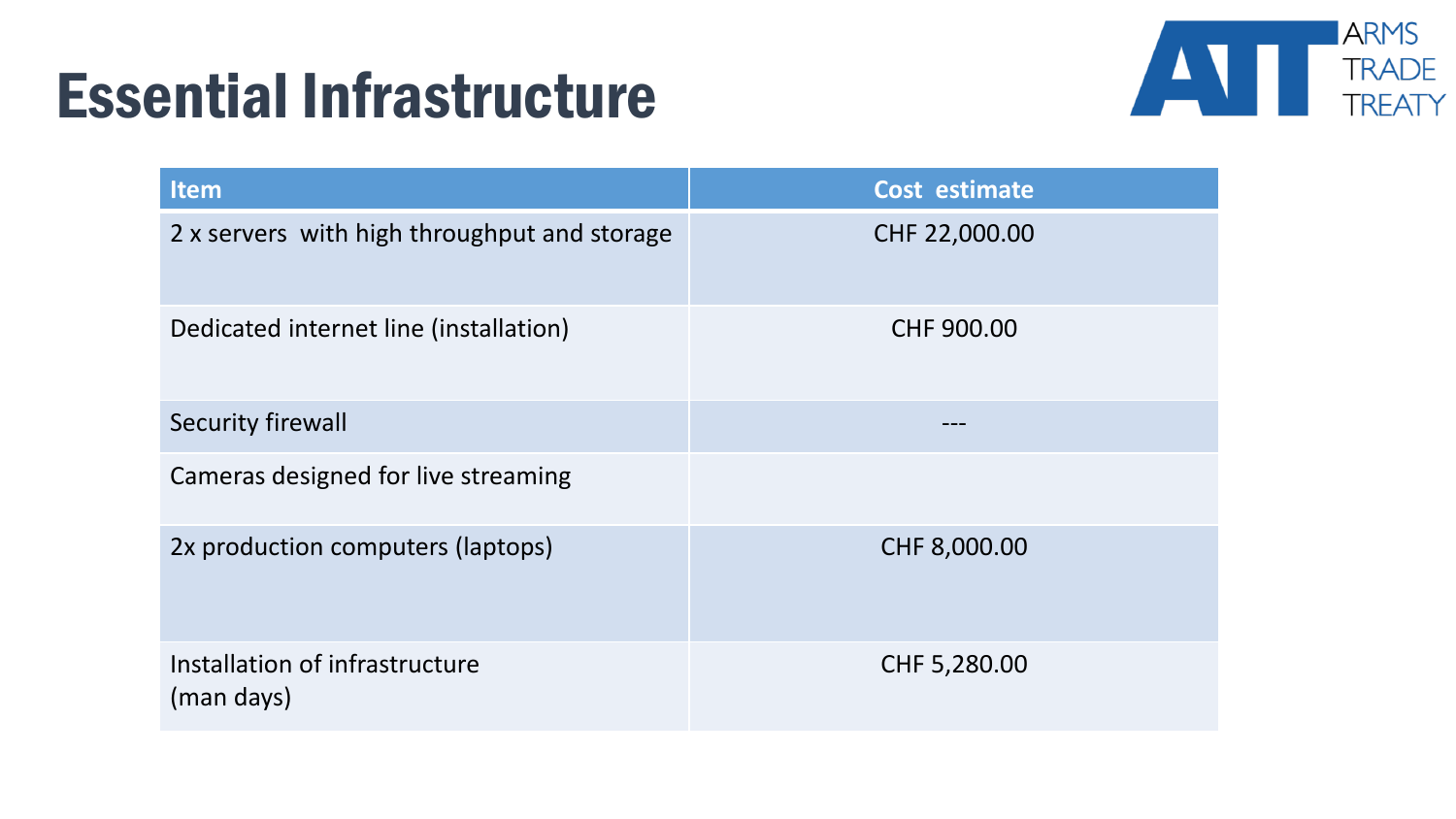#### Essential Services



| <b>Item</b>                          | <b>Number / Quantity</b>                         | Cost estimate |
|--------------------------------------|--------------------------------------------------|---------------|
| Camera men                           | 4 (5 days)                                       | CHF 16,800.00 |
| Post production manager              | 1(5 days)                                        | CHF 6,000.00  |
| Assistant Post production manager    | 1(5 days)                                        | CHF 3,000.00  |
| Interpretation                       | Additional CHF 140.00 per interpreter<br>per day | CHF 7,000.00  |
| <b>Business internet access line</b> | 12 months at CHF 360.00                          | CHF 4,320.00  |
| Front desk preparation               | tbd                                              |               |